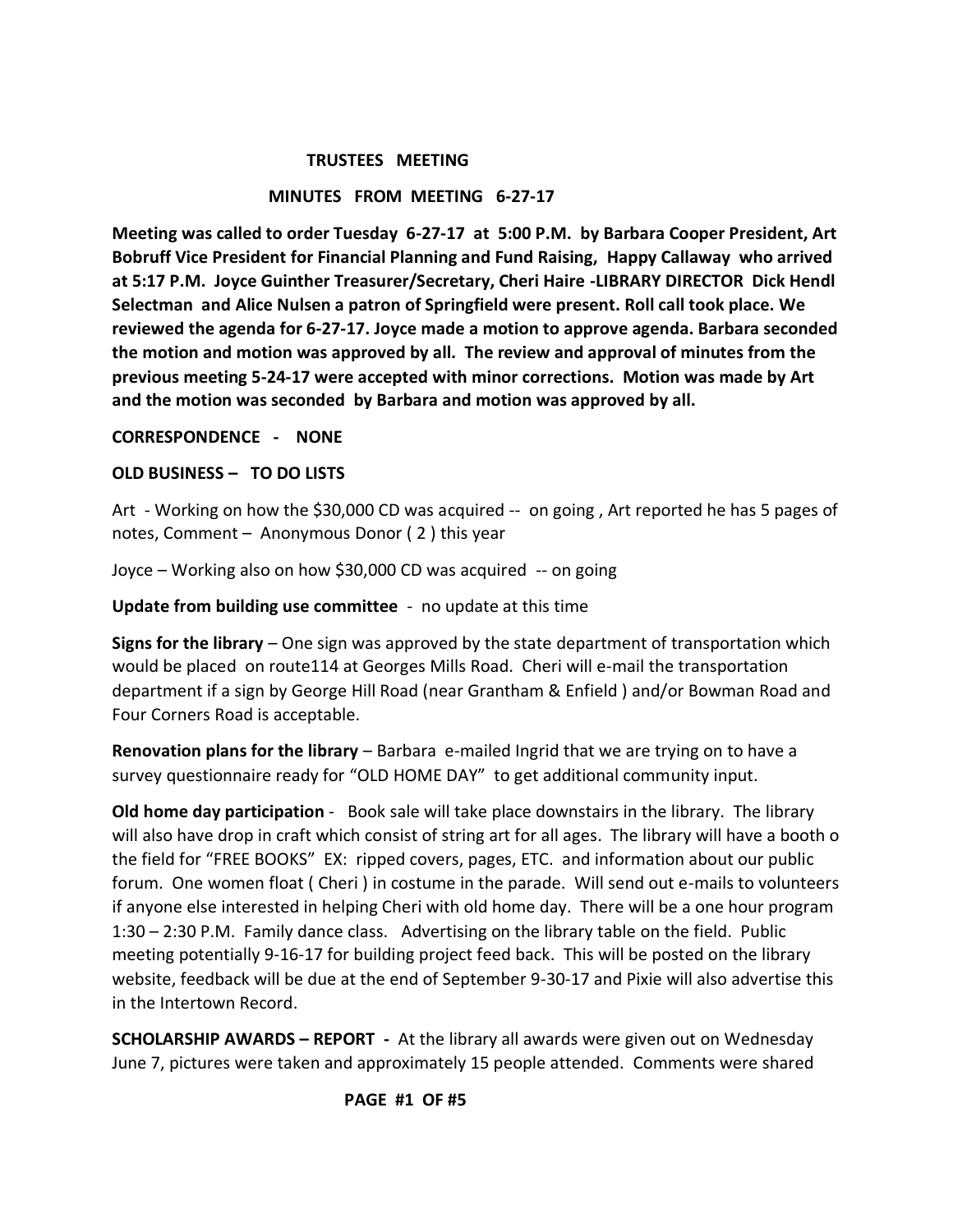about each awardee based on the recommendations from their teachers and others. Treats and beverages were served and enjoy by all. Barbara also reported on the awards night at the High School, held on June 9. That it was very informative and enjoyable. Art had mentioned that at the High School there is a guidance councilor's book which contains a list of scholarships.

# **NEW BUSINESS-**

# **Attorney General's Trustees meeting – summary report - The Contract Barbara**

Barbara attended the meeting in Concord and spoke to Terry Knolls in reference to our finance situation in search of the origins of the \$30,000 CD as to which portion is restricted to scholarship purposes and are not restricted to scholarship purposes. Trustees are trying to put the findings in a report for Terry to review.

# **Proposed changes to volunteer jobs -**  The control of the cherical cherical cherical cherical cherical cherical cherical cherical cherical cherical cherical cherical cherical cherical cherical cherical cherical cherical c

Suggested that volunteer sits in for Cheri when she is not available get paid. Anyone sitting in for Cheri in the role as substitute librarian should be paid. There are rules about what volunteers can and cannot do, however, the state recognizes the plight of small libraries. We would not be allowed to dismiss a paid staff person and replace the position with a volunteer to do the same job.

# **ITEMS CARRIED FORWARD FROM PREVIOUS MEETINGS:**

| STRATEGIC PLAN UPDATE                                | Barbara |
|------------------------------------------------------|---------|
| EVALUATE OUR MEETING FORMAT - ORDER OF BUSINESS, ETC | - ALL   |

# **REPORTS**

# **COMMITTEES: FRIENDS OF THE LIBRARY UPDATE Barbara** Barbara

 Meeting took place Friday 6-23-17 at the library attended by Cheri, Caye Currier, Anika Munholland and Kathy Coombs. Caye Currier, past president of the friends, informed Barbara that the checking account of the friends will remain open. Also attending was Kathy Coombas, & Cheri – Library Director. It was suggested that Anieka be President of the Friends, still not confirmed. Both Kathy and Caye offered their support to whoever takes over the friends.

**LIBRARIAN REPORT --** Passes have been received they are as follows:

- 1. VERMONT INSTITUTE OF NATURAL SCIENCE
- 2. MT KEARSARGE INDIAN MUSEUM
- 3. AMERICAN PRECISION MUSEUM

 **PAGE #2 OF #5**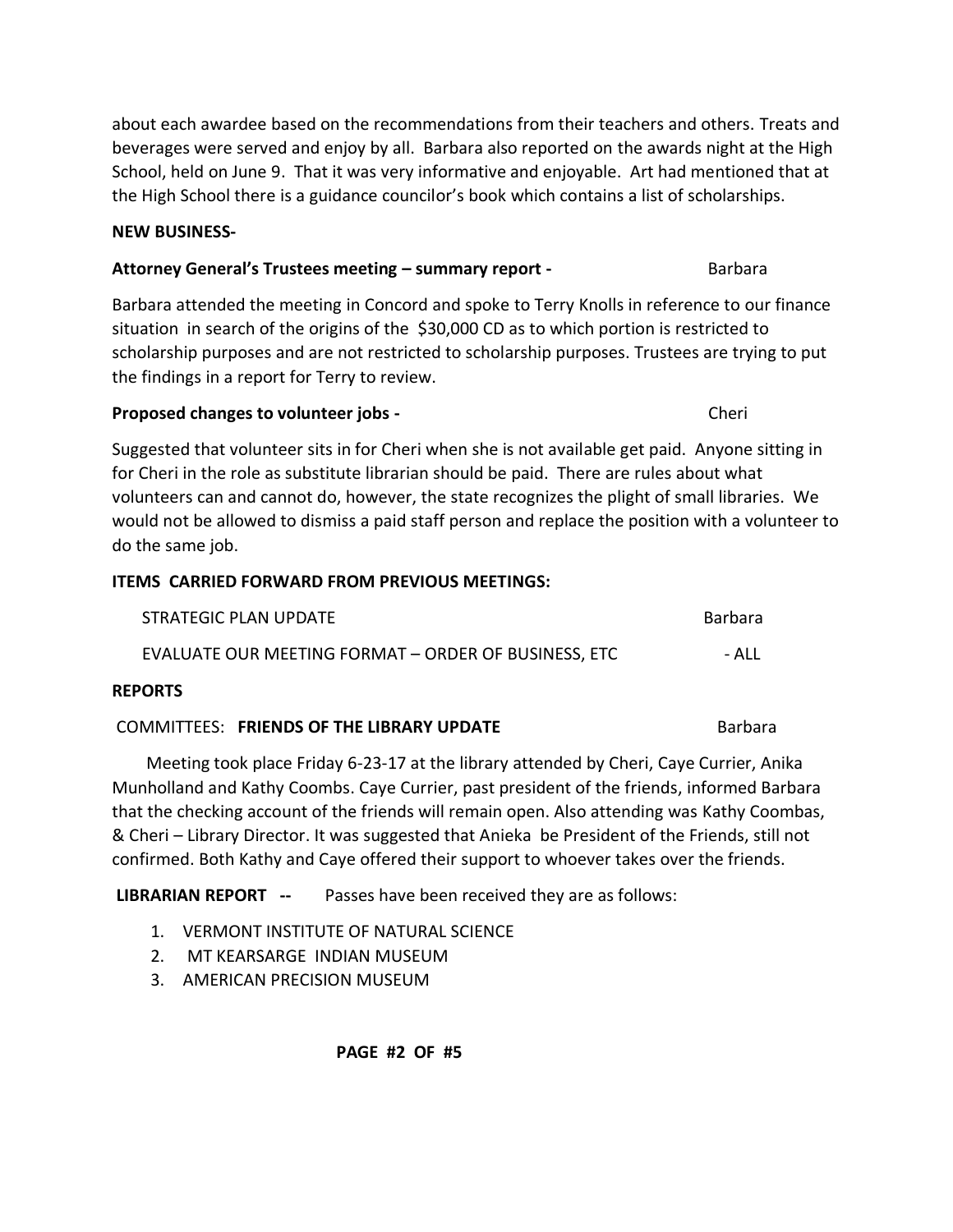GETTING PRICES FOR MORE MUSEUMS, SUGGESTIONS WERE:

- 1. TELEPHONE MUSEUM
- 2. ICE HOUSE
- 3. NEW LONDON HISTORIAL SOCIETY
- 4. DARTMOUTH COLLEGE ART MUSEUM
- 5. MC AULIFFE SHEPARD DISCOVERY CENTER, CONCORD

CHERI PRESENTED THE LETTER TO THE TRUSTEES FROM CJP INDICATING \$3,947 A GRANT FROM CELESTE KLEIN FUND TO THE LIBBIE A. CASS MEMORIAL LIBRARY TO SUPPORT THE CELESTE KLEIN SCHOLARSHIP FUND. GAVE ART AN UPDATED LETTER FROM LPL FINANCIAL ON INTEREST INFORMATION, ETC. ALSO GAVE THE TRUSTEES THE STATE OF N.H. BACKGROUND CHECK ON CHERI HARDY – LIBRARY DIRECTOR WHICH IS BEING PUT IN THE TRUSTEES FILE. SUMMER READING STARTED WITH A KICKOFF EVENT WEDNESDAY 6-21- 17 AT THE LIBRARY WHERE 20 ADULTS, KIDS AND TEENS ATTENDED. PLAYED GIANT BOARD GAMES AND REGISTERED PEOPLE FOR THE PROGRAM. THIS WILL CONTINUE THRU JULY AND END ON 7-26-17. A PARTY WILL TAKE PLACE AT THE LIBRARY ON SATURDAY 7- 29-17 WHERE PRIZES WILL BE GIVEN OUT. GAVE TRUSTREES LETTER FROM CJP WHICH THEY DONATED \$3,947 TOWARDS SCHOLARSHIP. JOYCE WILL SEND THANK YOU.

 **PAGE #3 OF #5**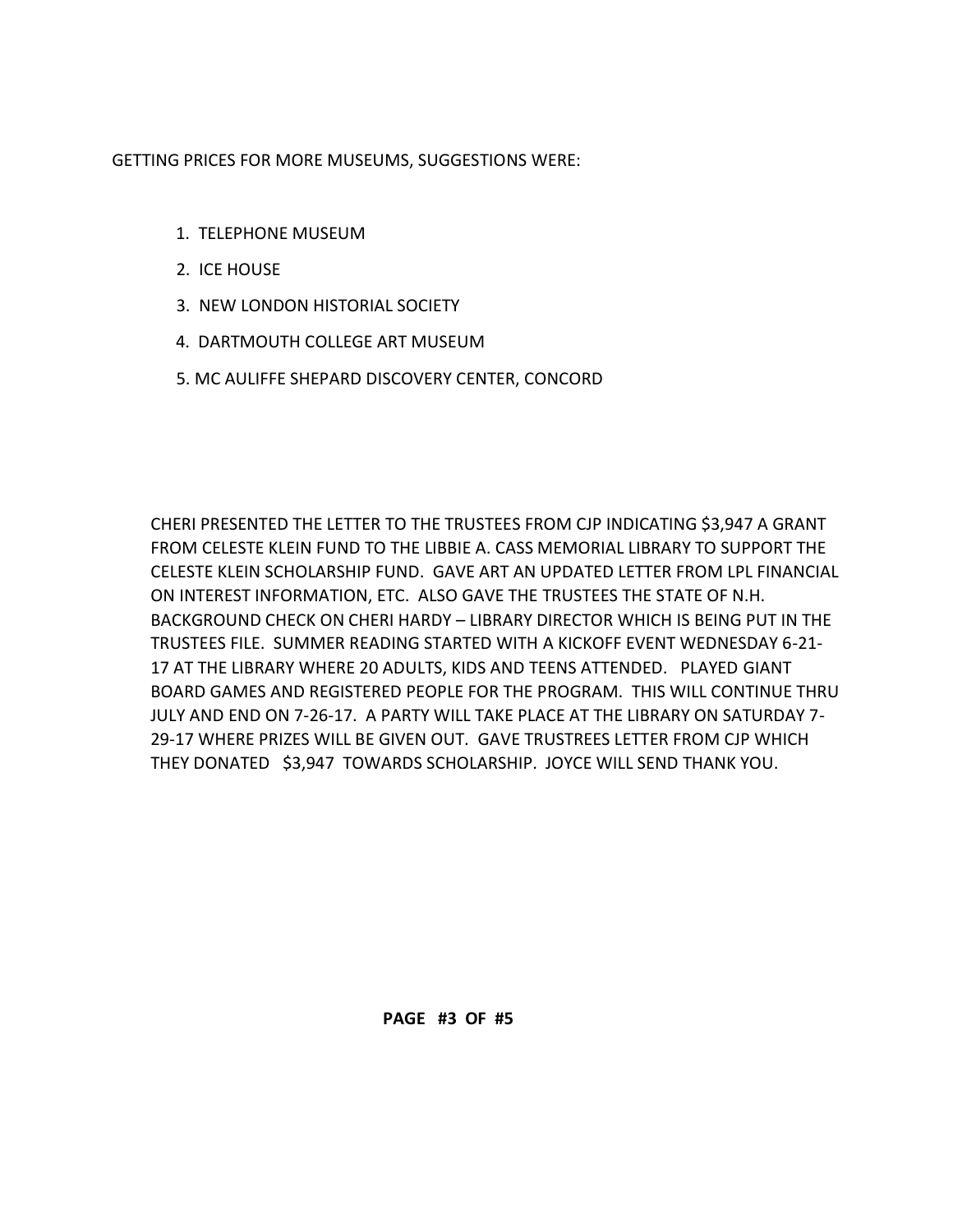## **FINANCIAL REPORT**

| TYPE OF                      | NAME OF BANK       | <b>CURRENT</b> |
|------------------------------|--------------------|----------------|
| <b>ACCOUNTS</b>              |                    | <b>BALANCE</b> |
| Operating expense            | Lake Sunapee       | 13,225.87      |
| <b>Tax Money</b>             |                    |                |
| <b>General Library Funds</b> | Lake Sunapee       | 8420.48        |
| Copy & Fax Fees              |                    |                |
| Donations                    |                    |                |
| Grants                       |                    |                |
| Scholarship Fund             | <b>Sugar River</b> | 12122.71       |
| Consist of:                  |                    |                |
| <b>Book Sales</b>            |                    |                |
| Donations specified          |                    |                |
| CD Accounts                  | Mascoma            | 30,222.71      |

Sugar River as of 5-31-17, Lake Sunapee operating as of 5-18-17, Gen. Library Funds as of 5-31-17 CD @ Mascoma as of 11-16-16 - closed out and was deposited as cash in the LPL Investment account.

Mascoma CD Account as of 5-31-17

**SELECT BOARD REPORT -** DICK HENDL REPORTED THAT THE FENCE BY THE LIBRARY IS BEING REPLACED WITH A SPLIT RAIL BACK TO THE BENCH 96' FEET.

# **ACTION ITEMS**

## **TO DO LIST**

**ART** – Working on how the \$30,000 CD was acquired.

**JOYCE –** Working also on how the \$30,000 CD was acquired.

**BARBARA - ( 1 )** Update Ingrid on the renovation plan.

( 2 ) Update Cheri on the library's renovation plan.

# **PAGE #4 OF #5**